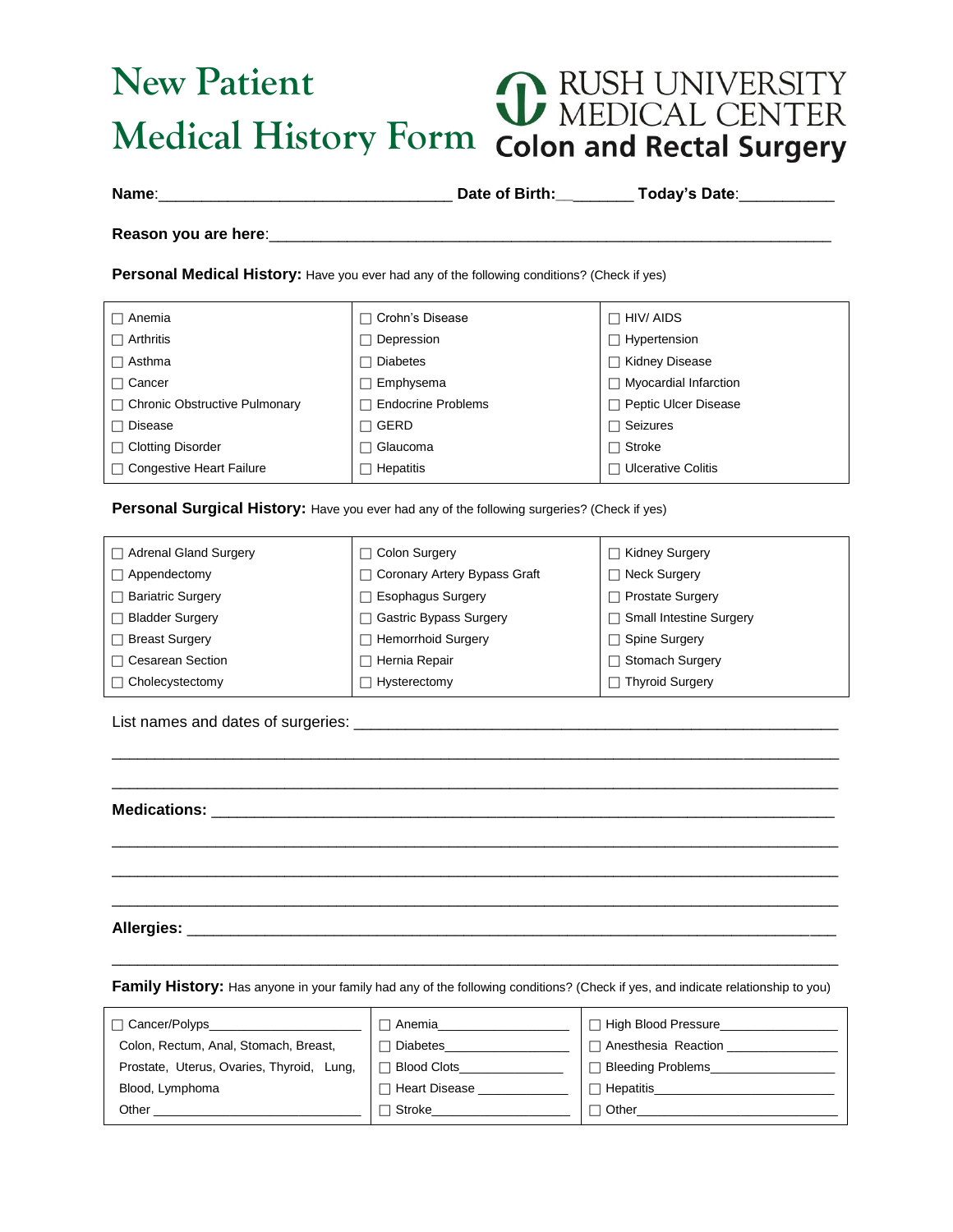| Name:                                     |                                                                                                                                                                                                                                |                                                                   |              |                                      | Date of Birth: __________ Today's Date: __________                                                         |   |   |
|-------------------------------------------|--------------------------------------------------------------------------------------------------------------------------------------------------------------------------------------------------------------------------------|-------------------------------------------------------------------|--------------|--------------------------------------|------------------------------------------------------------------------------------------------------------|---|---|
| <b>Social History:</b>                    |                                                                                                                                                                                                                                |                                                                   |              |                                      |                                                                                                            |   |   |
| Alcohol use - □ Never                     |                                                                                                                                                                                                                                | $\Box$ Occasionally                                               | $\Box$ Daily |                                      |                                                                                                            |   |   |
| Tobacco use - $\Box$ Never                |                                                                                                                                                                                                                                |                                                                   |              |                                      | □ Previously, but quit □ Packs Per Day ________ for _______ years                                          |   |   |
| Drugs use -                               | $\Box$ Never                                                                                                                                                                                                                   | $\Box$ Occasionally                                               | $\Box$ Daily |                                      |                                                                                                            |   |   |
|                                           | What is your occupation? Manual According to the control of the state of the control of the control of the control of the control of the control of the control of the control of the control of the control of the control of |                                                                   |              |                                      |                                                                                                            |   |   |
| <b>Marital Status:</b>                    | $\Box$ Single,                                                                                                                                                                                                                 | $\Box$ Married, $\Box$ Divorced, $\Box$ Widowed, $\Box$ Separated |              |                                      |                                                                                                            |   |   |
|                                           |                                                                                                                                                                                                                                |                                                                   |              |                                      |                                                                                                            |   |   |
| Children:                                 | Number of Children________ Number of grandchildren______                                                                                                                                                                       |                                                                   |              |                                      |                                                                                                            |   |   |
| Women:                                    | Number of pregnancies________, Number of deliveries________- Vaginal_______, C-sections_______,                                                                                                                                |                                                                   |              |                                      |                                                                                                            |   |   |
|                                           | Miscarriages______, VIPs (abortions) ______                                                                                                                                                                                    |                                                                   |              |                                      |                                                                                                            |   |   |
|                                           |                                                                                                                                                                                                                                |                                                                   |              |                                      |                                                                                                            |   |   |
| Women                                     | <b>Cancer health habits: (Circle response)</b>                                                                                                                                                                                 |                                                                   |              | Men                                  |                                                                                                            |   |   |
| Breast:                                   | Monthly self-exam                                                                                                                                                                                                              | Y<br>N                                                            |              | Prostate:                            | Yearly rectal exam                                                                                         | Y | N |
|                                           | Yearly physician exam                                                                                                                                                                                                          | Y<br>N                                                            |              |                                      | Yearly PSA blood test                                                                                      | Y | N |
|                                           | Last mammogram                                                                                                                                                                                                                 | Y<br>N                                                            |              |                                      |                                                                                                            |   |   |
| GYN:                                      | Yearly GYN exam                                                                                                                                                                                                                | Y<br>N                                                            |              |                                      |                                                                                                            |   |   |
|                                           | Yearly PAP exam                                                                                                                                                                                                                | Y<br>N                                                            |              |                                      |                                                                                                            |   |   |
| All                                       |                                                                                                                                                                                                                                |                                                                   |              |                                      |                                                                                                            |   |   |
| Skin:                                     | High sun exposure                                                                                                                                                                                                              | Y<br>N                                                            |              | Colon:                               | Yearly rectal exam                                                                                         | Y | N |
|                                           | Yearly skin exam                                                                                                                                                                                                               | Υ<br>N                                                            |              |                                      | Yearly stool test for blood                                                                                | Y | N |
|                                           |                                                                                                                                                                                                                                |                                                                   |              |                                      | Date of last colonoscopy                                                                                   |   |   |
|                                           |                                                                                                                                                                                                                                |                                                                   |              |                                      | <b>Review of Systems:</b> Do you currently have any of the following symptoms or conditions (Check if yes) |   |   |
| General: □ Nothing in this group          |                                                                                                                                                                                                                                |                                                                   |              |                                      | <b>Cardiovascular:</b> □ Nothing in this group                                                             |   |   |
|                                           | □ Weight loss - How much ________ lbs                                                                                                                                                                                          |                                                                   |              | $\Box$ Chest pain                    |                                                                                                            |   |   |
| $\Box$ Loss of Appetite                   |                                                                                                                                                                                                                                |                                                                   |              | $\Box$ Palpitations                  |                                                                                                            |   |   |
| $\Box$ Fever                              |                                                                                                                                                                                                                                |                                                                   |              | $\Box$ Heart valve problems          |                                                                                                            |   |   |
| $\Box$ Chills                             |                                                                                                                                                                                                                                |                                                                   |              | $\Box$ Calf pain with walking        |                                                                                                            |   |   |
| $\Box$ Night Sweats                       |                                                                                                                                                                                                                                |                                                                   |              | $\Box$ Leg swelling                  |                                                                                                            |   |   |
| $\Box$ Fainting Spells                    |                                                                                                                                                                                                                                |                                                                   |              |                                      | <b>Respiratory:</b> $\Box$ Nothing in this group                                                           |   |   |
| <b>Eyes:</b> $\Box$ Nothing in this group |                                                                                                                                                                                                                                |                                                                   |              | $\Box$ Chronic cough                 |                                                                                                            |   |   |
| $\Box$ Eye disease or injury              |                                                                                                                                                                                                                                | □ Coughing up blood                                               |              |                                      |                                                                                                            |   |   |
| $\Box$ Wear glasses or contacts           |                                                                                                                                                                                                                                |                                                                   |              | $\Box$ Short of breath with activity |                                                                                                            |   |   |
| $\Box$ Blurred or double vision           |                                                                                                                                                                                                                                |                                                                   |              |                                      | $\Box$ Short of breath lying flat                                                                          |   |   |
|                                           | Ear, Nose, Mouth, Throat: $\Box$ Nothing in this group                                                                                                                                                                         |                                                                   |              | $\Box$ Wheezing                      |                                                                                                            |   |   |
| $\Box$ Hearing loss                       |                                                                                                                                                                                                                                |                                                                   |              | $\Box$ Asthma                        |                                                                                                            |   |   |
| $\Box$ Ear ache / infection               |                                                                                                                                                                                                                                |                                                                   |              | $\Box$ Bronchitis                    |                                                                                                            |   |   |
| $\Box$ Ringing in ears                    |                                                                                                                                                                                                                                |                                                                   |              | $\Box$ Pneumonia                     |                                                                                                            |   |   |
| $\Box$ Nose Bleeds                        |                                                                                                                                                                                                                                |                                                                   |              |                                      | <b>Musculoskeletal:</b> $\Box$ Nothing in this group                                                       |   |   |
| $\Box$ Bleeding gums                      |                                                                                                                                                                                                                                |                                                                   |              | $\Box$ Joint pain                    |                                                                                                            |   |   |
| $\Box$ Mouth sores                        |                                                                                                                                                                                                                                |                                                                   |              | $\Box$ rthritis                      |                                                                                                            |   |   |
| $\Box$ Sore throat                        |                                                                                                                                                                                                                                |                                                                   |              | $\Box$ Back pain                     |                                                                                                            |   |   |
| $\Box$ Recent voice change                |                                                                                                                                                                                                                                |                                                                   |              | $\Box$ Muscle weakness               |                                                                                                            |   |   |
| Runny nose / cold                         |                                                                                                                                                                                                                                |                                                                   |              | $\Box$ Leg pain with walking         |                                                                                                            |   |   |
| $\Box$ Sinus problems                     |                                                                                                                                                                                                                                |                                                                   |              | $\Box$ Leg pain at rest              |                                                                                                            |   |   |
| $\Box$ Neck stiffness / pain              |                                                                                                                                                                                                                                |                                                                   |              |                                      | □ Broken bones _______________                                                                             |   |   |
| $\Box$ Enlarged neck glands / masses      |                                                                                                                                                                                                                                |                                                                   |              |                                      |                                                                                                            |   |   |